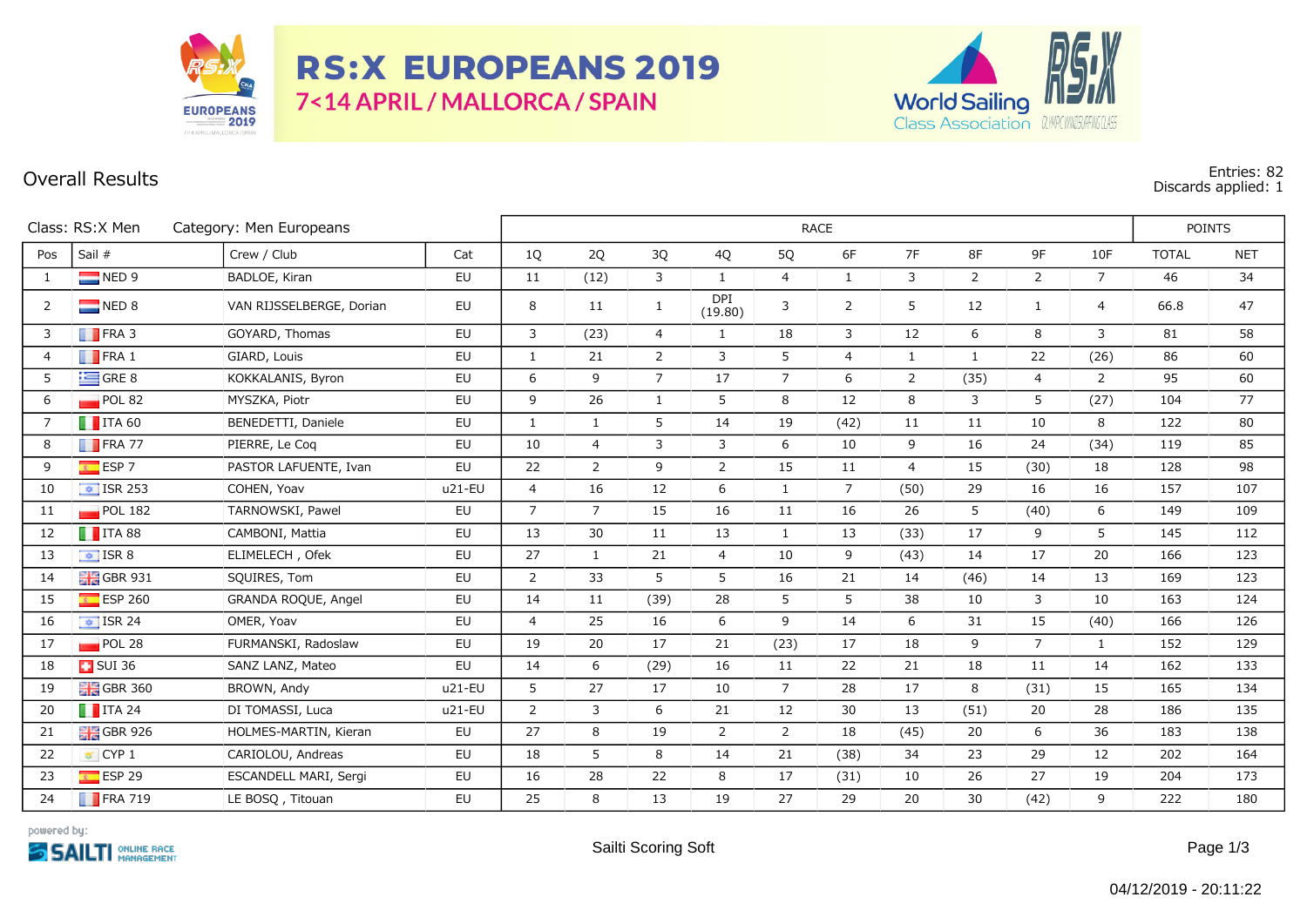| 25 | $\boxed{\bullet}$ ISR 60 | REUVENY, Tom             | u21-EU   | 6    | 5              | 13             | 11             | 21                 | 34             | 22             | 41             | 39                 | (41)             | 233 | 192 |
|----|--------------------------|--------------------------|----------|------|----------------|----------------|----------------|--------------------|----------------|----------------|----------------|--------------------|------------------|-----|-----|
| 26 | $\blacksquare$ FRA       | PASQUETTE, Jerome        | EU       | 24   | $\mathbf{3}$   | 16             | 13             | 9                  | 41             | (46)           | 24             | 19                 | 45               | 240 | 194 |
| 27 | $\blacksquare$ FRA 10    | POULIQUEN, Oel           | EU       | 11   | 23             | $\overline{a}$ | 9              | <b>UFD</b><br>(53) | 44             | 24             | 22             | 34                 | 25               | 249 | 196 |
| 28 | $\frac{1}{2}$ GBR 60     | SILLS, Samuel            | EU       | 25   | 31             | 10             | 30             | 16                 | (51)           | 27             | 13             | 13                 | 38               | 254 | 203 |
| 29 | $\frac{1}{2}$ NOR 7      | WANG-HANSEN, Sebastian   | EU       | 18   | 16             | $\overline{7}$ | 29             | 6                  | 40             | 15             | 33             | (45)               | 42               | 251 | 206 |
| 30 | $\boxed{\bullet}$ ISR 11 | ZUBARI, Shahar           | EU       | 34   | 32             | 27             | $\overline{7}$ | 3                  | 15             | 30             | (47)           | 21                 | 37               | 253 | 206 |
| 31 | $NED$ 25                 | HOEKSTRA, Sil            | u21-EU   | 15   | 21             | 14             | 22             | 12                 | 25             | 32             | (38)           | 37                 | 29               | 245 | 207 |
| 32 | $\blacksquare$ FRA 53    | BOURGEOIS, Clement       | EU       | 5    | $\overline{2}$ | 6              | 40             | 32                 | 33             | 16             | 42             | (46)               | 32               | 254 | 208 |
| 33 | $\blacksquare$ FRA 7     | MESTRE, Adrien           | EU       | 23   | 10             | 18             | 12             | 34                 | 26             | 47             | 25             | 26                 | (49)             | 270 | 221 |
| 34 | $\boxed{\div}$ ISR 323   | KAFRI, Itai              | u21-EU   | 16   | 14             | 32             | 23             | 14                 | 27             | 39             | 36             | (47)               | 33               | 281 | 234 |
| 35 | $\blacksquare$ FRA 552   | GHIO, Romain             | EU       | 9    | 17             | 26             | 23             | 32                 | (49)           | 41             | 21             | 44                 | 21               | 283 | 234 |
| 36 | $\blacksquare$ ITA 171   | CIABATTI, Carlo          | EU       | 38   | 18             | 24             | 10             | 20                 | 20             | 42             | 28             | (49)               | 44               | 293 | 244 |
| 37 | $\blacksquare$ FRA 152   | ARNOUX, Tom              | u21-EU   | 26   | 29             | 8              | 31             | 29                 | 43             | 23             | 39             | (48)               | 22               | 298 | 250 |
| 38 | $E$ ESP 4                | VIEITO COBIAN, Tomas     | EU       | 24   | 20             | 21             | 22             | 13                 | 47             | 35             | 45             | 33                 | (51)             | 311 | 260 |
| 39 | $\frac{1}{2}$ NOR 252    | FUNNEMARK, Endre         | EU       | 10   | 17             | 24             | 15             | 20                 | 48             | 44             | 49             | (51)               | 47               | 325 | 274 |
| 40 | $\frac{1}{2}$ GBR 6      | WILSON, Daniel           | EU       | 21   | 26             | 36             | 11             | 23                 | 45             | (51)           | 43             | 32                 | 43               | 331 | 280 |
| 41 | $\Box$ RUS 7             | ASKEROV, Aleksandr       | EU       | 28   | 41             | 27             | 8              | 24                 | 32             | 29             | 50             | <b>DNC</b><br>(53) | <b>DNC</b><br>53 | 345 | 292 |
| 42 | ESP3                     | CARDONA BOCARANDO, Joan  | EU       | 17   | 18             | 9              | 41             | 36                 | (52)           | 36             | 52             | 50                 | 39               | 350 | 298 |
| 43 | HUN 1                    | GADORFALVI, Aron         | EU       | 31   | 9              | 23             | 39             | 30                 | (50)           | 48             | 37             | 43                 | 48               | 358 | 308 |
| 44 | ESP 8                    | MORENO VEGA, Juan Manuel | EU       | 31   | (42)           | 19             | 18             | 30                 | $\mathbf{3}$   | 3              | 6              | $\mathbf{1}$       | $\mathbf{1}$     | 154 | 112 |
| 45 | $\Box$ RUS 3             | AYVAZYAN, Evgeny         | EU       | (45) | 30             | 38             | 24             | 24                 | 1              | 17             | 14             | 13                 | 8                | 214 | 169 |
| 46 | $\blacksquare$ ITA 17    | CANGEMI, Antonino        | EU       | 38   | 14             | 32             | (47)           | 31                 | 11             | $\overline{7}$ | $\overline{2}$ | 16                 | 19               | 217 | 170 |
| 47 | $\frac{1}{2}$ CRO 751    | MRATOVIC, Luka           | EU       | 29   | 22             | 20             | (32)           | 27                 | 32             | 8              | $\overline{7}$ | 10                 | 18               | 205 | 173 |
| 48 | <b>HE</b> GBR 983        | BARTON, Matthew          | EU       | 21   | (34)           | 31             | 26             | 25                 | 19             | 5              | 15             | 18                 | 14               | 208 | 174 |
| 49 | $\Box$ RUS 21            | BURMISTRENKO, Vladislav  | EU       | 33   | 25             | 33             | 15             | 28                 | $\overline{4}$ | 18             | (40)           | $\overline{4}$     | 16               | 216 | 176 |
| 50 | <b>BLR</b> 766           | JAVADAV, Artem           | EU       | 33   | 19             | 12             | 36             | 33                 | 26             | $\overline{2}$ | (36)           | 11                 | 10               | 218 | 182 |
| 51 | $\Box$ LTU 1             | BERNOTAS, Juozas         | EU       | 12   | (44)           | 23             | 39             | 29                 | $\overline{7}$ | 13             | 11             | 40                 | 13               | 231 | 187 |
| 52 | $\boxed{\div}$ ISR 900   | MEENTS, Saar             | EU       | 30   | 29             | (35)           | 28             | 35                 | 9              | 14             | 21             | 14                 | 9                | 224 | 189 |
| 53 | $\blacksquare$ ITA 78    | EVANGELISTI, Matteo      | EU       | 32   | 36             | (44)           | 20             | 33                 | 5              | 27             | 27             | $\mathbf{3}$       | 11               | 238 | 194 |
| 54 | $CZE$ 130                | LAVICKY, Karel           | EU       | 12   | 33             | 22             | (41)           | 34                 | 6              | 10             | 26             | 39                 | 20               | 243 | 202 |
| 55 | $\blacksquare$ NOR 57    | ULRICHSEN, Arthur        | EU       | (46) | 10             | 42             | 36             | 39                 | 8              | 6              | 20             | 21                 | 26               | 254 | 208 |
| 56 | <b>BLR</b> 714           | TSIRKUN, Mikita          | EU       | 40   | 22             | 20             | 34             | 22                 | 24             | $\mathbf{1}$   | (46)           | 43                 | $\overline{7}$   | 259 | 213 |
| 57 | $\Box$ RUS 121           | TOKAREV, Maxim           | EU       | (41) | 35             | 38             | 40             | 37                 | 23             | 21             | 5              | 9                  | 21               | 270 | 229 |
| 58 | $\blacksquare$ FRA 9     | JOLIVET, Mathurin        | $u21-EU$ | 35   | 31             | (41)           | 35             | 31                 | 14             | 19             | 30             | $6\,$              | 29               | 271 | 230 |